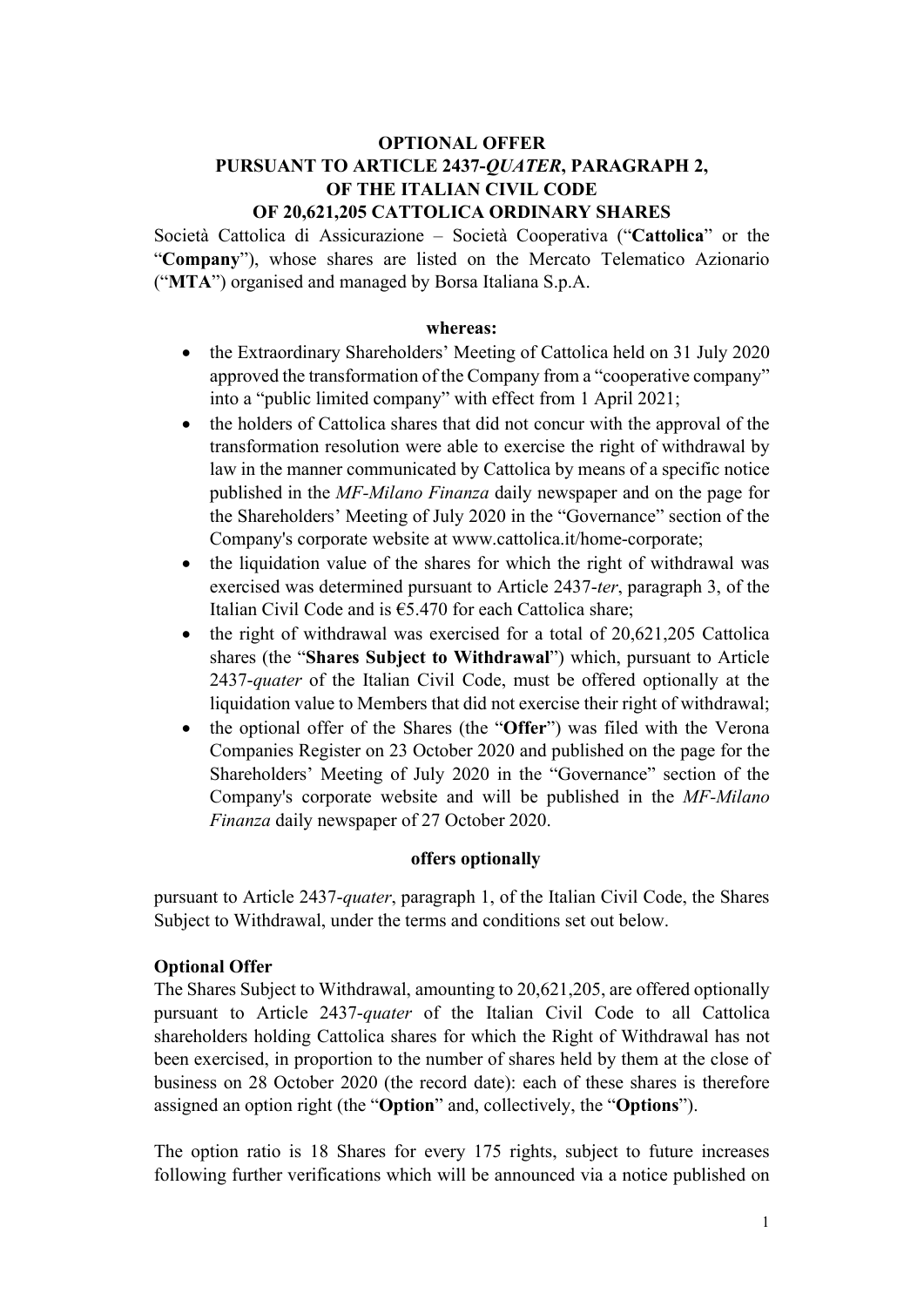the page for the Shareholders' Meeting of July 2020 in the "Governance" section of the Company's corporate website at www.cattolica.it/home-corporate.

The Options, represented by coupon no. 30, cannot be traded on the MTA and may be exercised only for a whole number of Shares Subject to Withdrawal. The number of Shares Subject to Withdrawal purchased for the exercised Options is determined by rounding down to the lower unit (or higher, only if the result is less than 1 Share).

#### Offer Price

The offer price at which the Shares Subject to Withdrawal are offered is  $€5.470$  for each Share purchased (the "Offer Price") and corresponds to the liquidation value established in accordance with the provisions of Article 2437-ter, paragraph 3, of the Italian Civil Code.

### Optional Offer Period

Parties entitled to do so may exercise the Options, on penalty of forfeiture, from 27 October 2020 until 26 November 2020 inclusive (the "Participation Period").

### Participation procedures

Acceptance of the Offer must take place through financial intermediaries participating in the Monte Titoli S.p.A. centralised administration system by signing a specific form issued by Cattolica to the intermediaries through Monte Titoli S.p.A. (the "Application Form"), subject to verification by these intermediaries of the entitlement of the participant to purchase the Shares Subject to Withdrawal.

#### Right of pre-emption

Provided that they simultaneously request it in the Application Form, the parties that will exercise their Options will have a pre-emptive right to purchase – at the Offer price – any Shares Subject to Withdrawal that remain unopted at the end of the Participation Period (the "Unopted Shares"). To this end, the maximum number of Unopted Shares for which the pre-emption right is exercised must be indicated on the Application Form.

If the number of Shares requested on a pre-emptive basis exceeds the quantity of Unopted Shares, the shares will be allocated among all applicants in proportion to the number of Shares Subject to Withdrawal purchased by each following the exercise of the Options, rounding down to the lower unit and subsequently assigning the remaining Shares on the basis of the largest remainder criterion.

Conversely, any Unopted Shares not purchased following any exercise of the preemption right (the "Residual Shares") may be offered on the MTA, pursuant to Article 2437-quater, paragraph 4, of the Italian Civil Code. In any case, any redemption by the Company shall be without prejudice to the provisions and authorisations of the Supervisory Authorities prescribed by current legislation in the insurance sector regarding the redemption of Cattolica Shares Subject to Withdrawal (in particular, Delegated Regulation (EU) 2015/35 of 10 October 2014